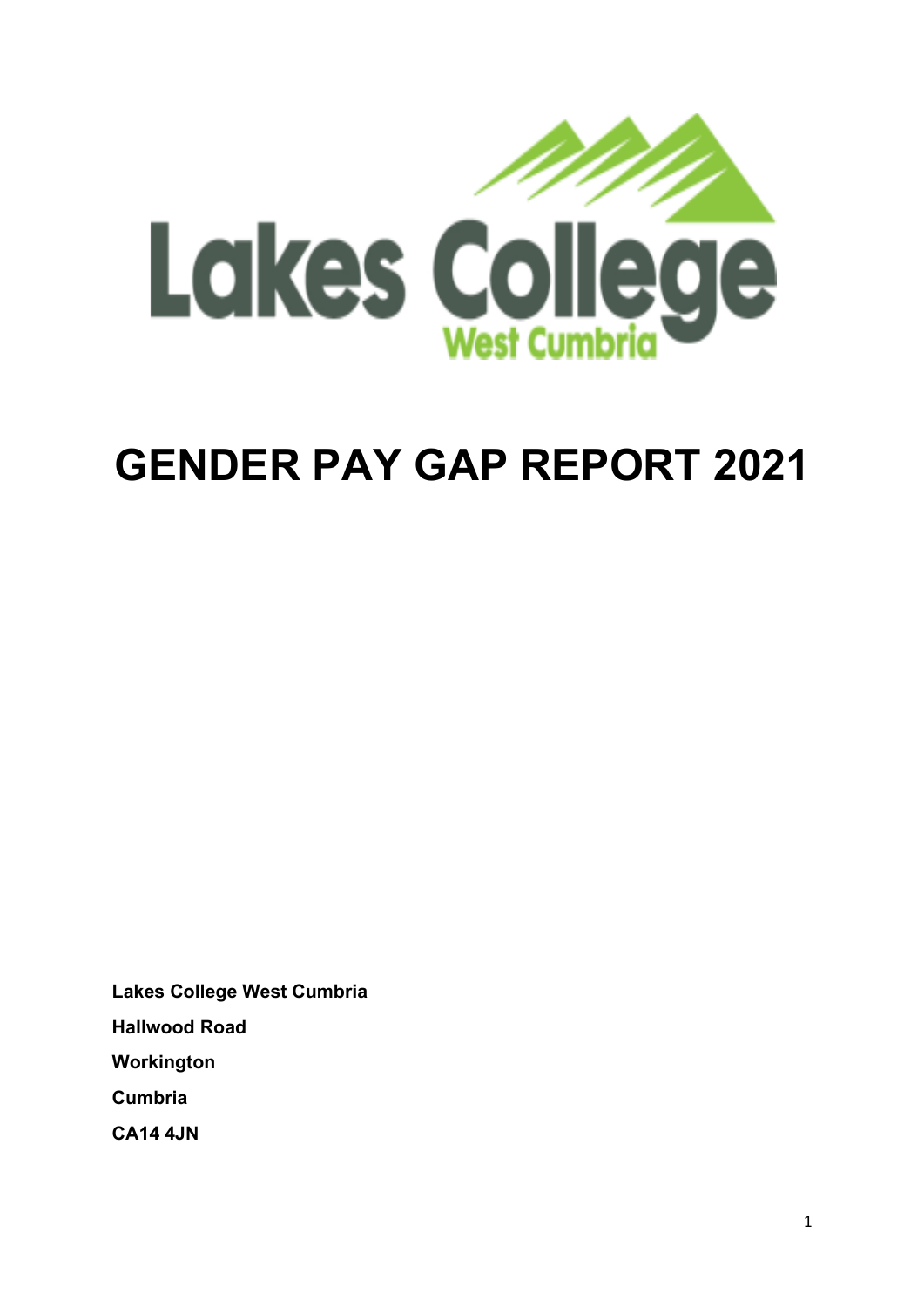## **OVERVIEW**

The Government has introduced world-leading legislation that made it statutory for organisations with 250 or more employees to report annually on their gender pay gap for workers in scope. Although Lakes College - West Cumbria employs less than 250 we feel that reporting our Gender Pay Gap Reporting is very important.

The regulations that underpin the Public Sector Equality Duty require relevant organisations to publish their gender pay gap data annually, including mean and median gender pay gaps; the mean and median gender bonus gaps; the proportion of men and women who received bonuses; and the proportion of male and female employers in each pay quartile.

The **gender pay gap** shows the difference in the average pay between all men and women in a workforce. If a workforce has a particularly high gender pay gap, this can indicate there may be a number of issues to deal with, and the individual calculations may help to identify what those issues are.

The gender pay gap is different to equal pay. **Equal pay** deals with the pay difference between men and women who carry out the same jobs, similar jobs or work of equal value. It is unlawful to pay people unequally because they are a man or a woman.

This report fulfils Lakes College West Cumbria's reporting requirements, analyses the figures in more detail and sets out what we are doing to close the gender pay gap in the organisation.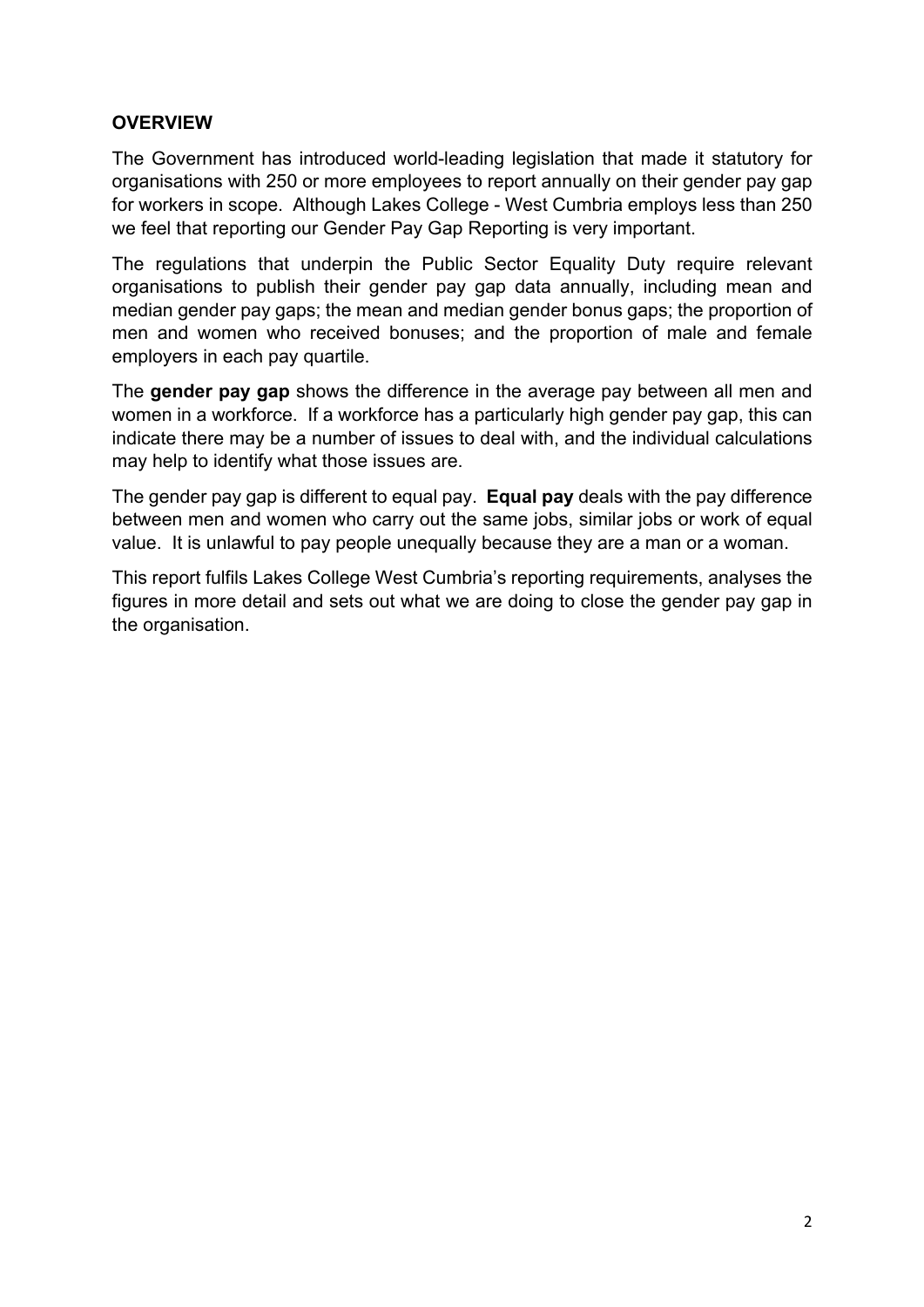## **LAKES COLLEGE WEST CUMBRIA GENDER PAY GAP REPORT 2021**

This report gives the gender pay gap data at Lakes College West Cumbria as at 31 March 2021.

For salaries we used a snapshot date of 31 March 2021.

At Lakes College West Cumbria there were 217 members of staff in post. There has been an increase of 4 members of staff are within scope as of 31 March 2020.

Our gender balance has changed since March 2020 with females increasing by 1% and stands at: -

- Women: 145 (67%)
- Male: 72 (33%)

In common with the FE profession as a whole, Lakes College staffing is predominantly female (67%).

#### **GENDER PAY GAP**

| <b>Category</b>                              | <b>As at 31 March 2020</b> | As at March 2021     |
|----------------------------------------------|----------------------------|----------------------|
| Median Gender Pay Gap   32% in favour of men |                            | 33% in favour of men |
| Mean Gender Pay Gap                          | 17% in favour of men       | 17% in favour of men |

There has been an increase of 1% of Median Gender Pay Gap in favour of Men with Mead Gender Pay Gap remains static at 17% in favour of men

## **QUARTILES**

The proportion of men and women in each pay quartile (%) is as follows: